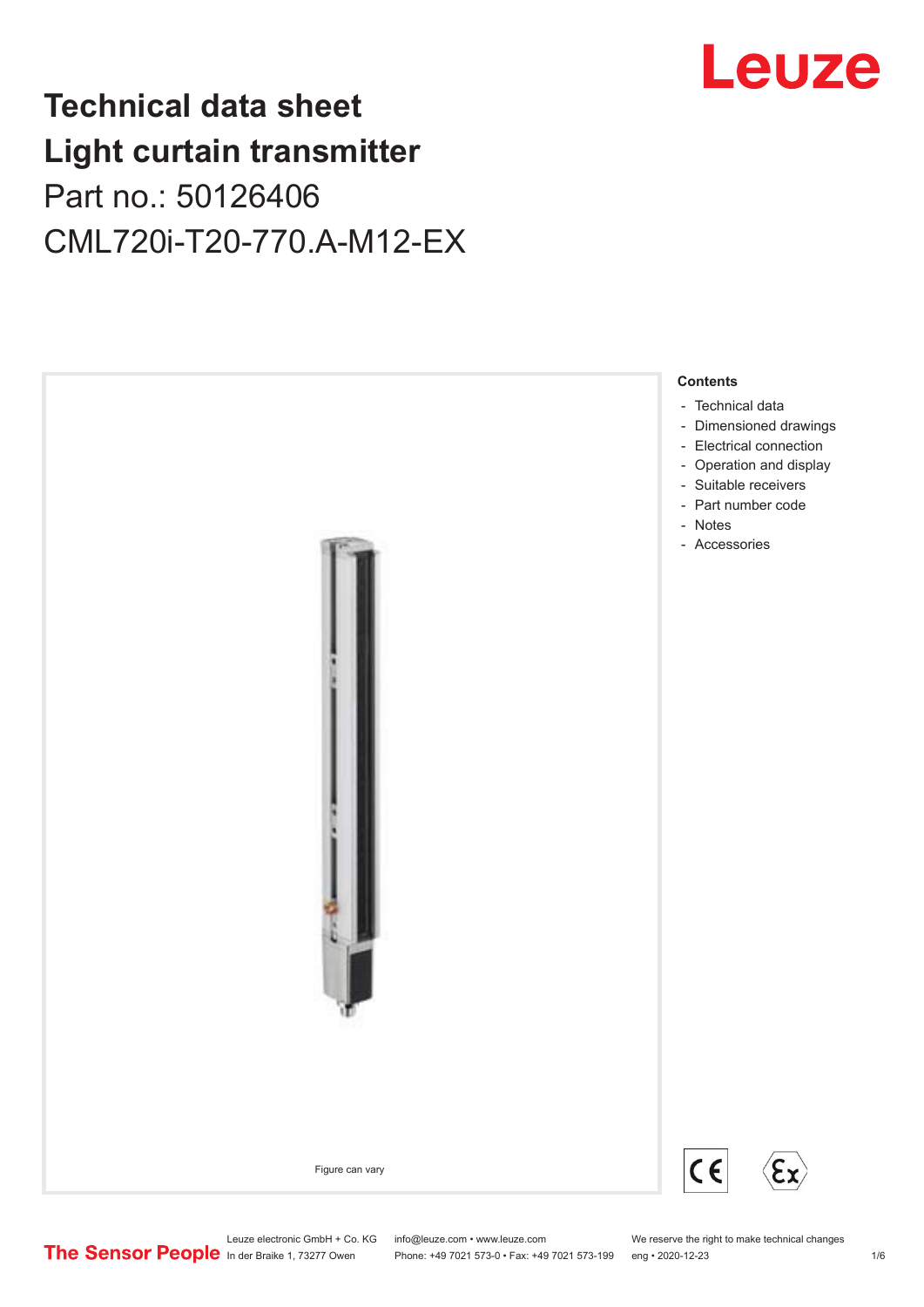### <span id="page-1-0"></span>**Technical data**

# Leuze

#### **Basic data**

| Series                          | 720                                                                                                         |
|---------------------------------|-------------------------------------------------------------------------------------------------------------|
| <b>Operating principle</b>      | Throughbeam principle                                                                                       |
| Device type                     | Transmitter                                                                                                 |
| <b>Contains</b>                 | 2x BT-NC sliding block                                                                                      |
| Application                     | Object measurement                                                                                          |
| <b>Special version</b>          |                                                                                                             |
| <b>Special version</b>          | Crossed-beam scanning                                                                                       |
|                                 | Diagonal-beam scanning                                                                                      |
|                                 | Ex-protected                                                                                                |
|                                 | Parallel-beam scanning                                                                                      |
| <b>Optical data</b>             |                                                                                                             |
| <b>Operating range</b>          | Guaranteed operating range                                                                                  |
| <b>Operating range</b>          | 0.37m                                                                                                       |
| <b>Operating range limit</b>    | Typical operating range                                                                                     |
| <b>Operating range limit</b>    | 0.29m                                                                                                       |
| <b>Measurement field length</b> | 770 mm                                                                                                      |
| <b>Number of beams</b>          | 39 Piece(s)                                                                                                 |
| Beam spacing                    | 20 mm                                                                                                       |
| <b>Light source</b>             | LED, Infrared                                                                                               |
| <b>LED light wavelength</b>     | 940 nm                                                                                                      |
| Measurement data                |                                                                                                             |
| Minimum object diameter         | 30 mm                                                                                                       |
| <b>Electrical data</b>          |                                                                                                             |
| <b>Protective circuit</b>       | Polarity reversal protection                                                                                |
|                                 | Short circuit protected                                                                                     |
|                                 | <b>Transient protection</b>                                                                                 |
| Performance data                |                                                                                                             |
| Supply voltage $U_{B}$          | 18  30 V, DC                                                                                                |
| <b>Residual ripple</b>          | 0  15 %, From $U_{\rm B}$                                                                                   |
| <b>Open-circuit current</b>     | 0  215 mA, The specified values refer<br>to the entire package consisting of trans-<br>mitter and receiver. |
| <b>Timing</b>                   |                                                                                                             |
| <b>Readiness delay</b>          | 450 ms                                                                                                      |
| <b>Connection</b>               |                                                                                                             |
| <b>Number of connections</b>    | 1 Piece(s)                                                                                                  |
| Plug outlet                     | Axial                                                                                                       |
| <b>Connection 1</b>             |                                                                                                             |
| <b>Function</b>                 | Connection to receiver                                                                                      |
|                                 | Sync-input                                                                                                  |
|                                 | Voltage supply                                                                                              |
|                                 |                                                                                                             |

#### **Mechanical data Design Cubic Dimension (W x H x L)** 30.7 mm x 40.3 mm x 823 mm **Housing material** Metal **Metal housing Aluminum Lens cover material** Plastic **Housing color** Silver **Type of fastening** Groove mounting Via optional mounting device **Operation and display Type of display** LED **Number of LEDs** 1 Piece(s) **Environmental data** Ambient temperature, operation  $-30...60$  °C **Ambient temperature, storage**  $-40$  ... 70 °C **Ex specification Ex-zone** 2 22 **Ex device group II Certifications Degree of protection** IP 65 **Protection class** III **Standards applied** IEC 60947-5-2 **Classification Customs tariff number** 90314990 **eCl@ss 5.1.4** 27270910 **eCl@ss 8.0** 27270910 **eCl@ss 9.0** 27270910 **eCl@ss 10.0** 27270910 **eCl@ss 11.0** 27270910 **ETIM 5.0** EC002549 **ETIM 6.0** EC002549 **ETIM 7.0** EC002549

Leuze electronic GmbH + Co. KG info@leuze.com • www.leuze.com We reserve the right to make technical changes<br>
The Sensor People in der Braike 1, 73277 Owen Phone: +49 7021 573-0 • Fax: +49 7021 573-199 eng • 2020-12-23

**Type of connection** Connector **Thread size** M12 **Type** Male **Material** Metal **No. of pins** 5 -pin **Encoding** A-coded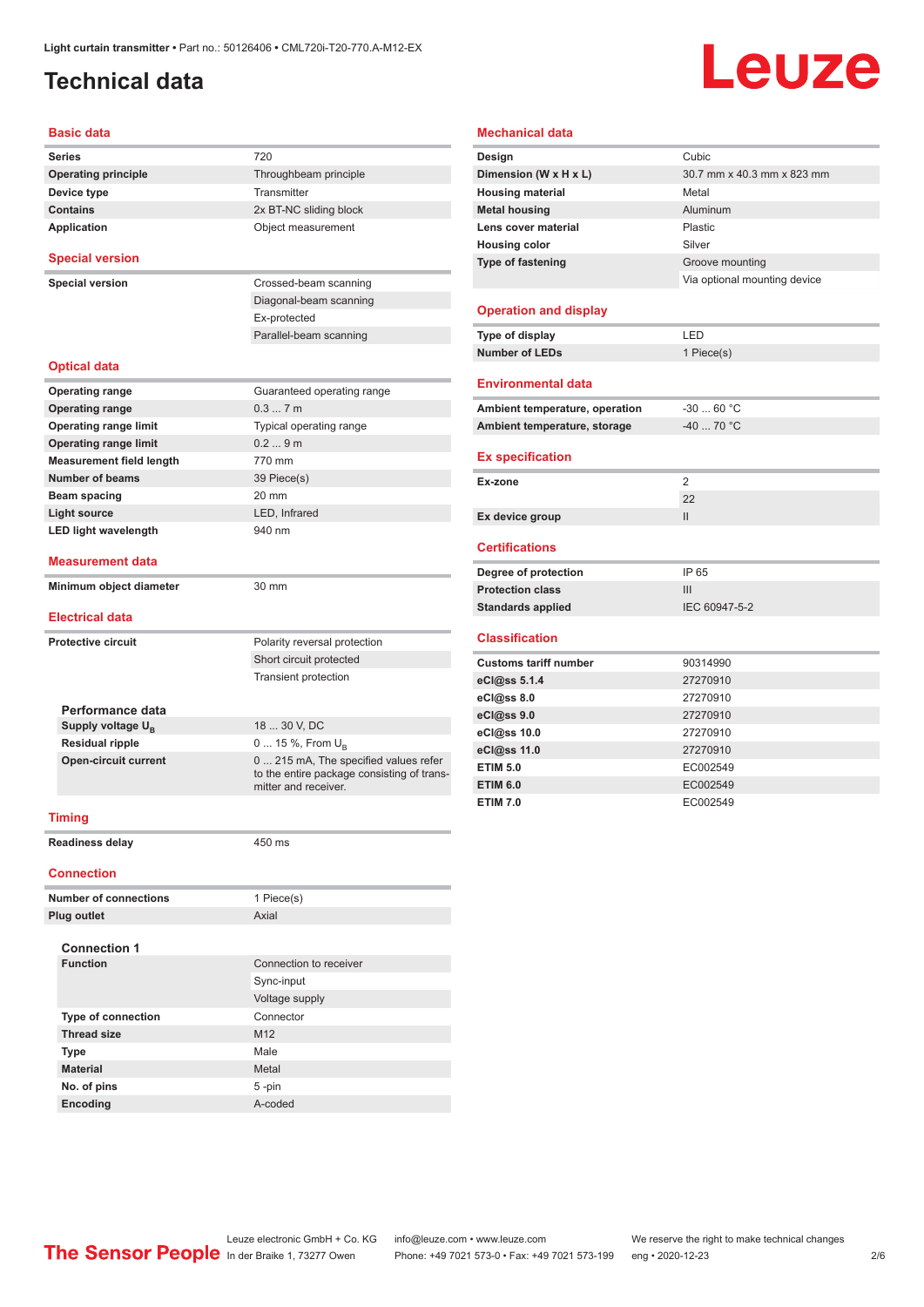#### <span id="page-2-0"></span>**Dimensioned drawings**

All dimensions in millimeters





- A Beam spacing 20 mm
- B Measurement field length 770 mm
- F M6 thread
- G Fastening groove
- T Transmitter R Receiver

L Profile length 808 mm





A PWR / SW IN / OUT B BUS IN / OUT

Leuze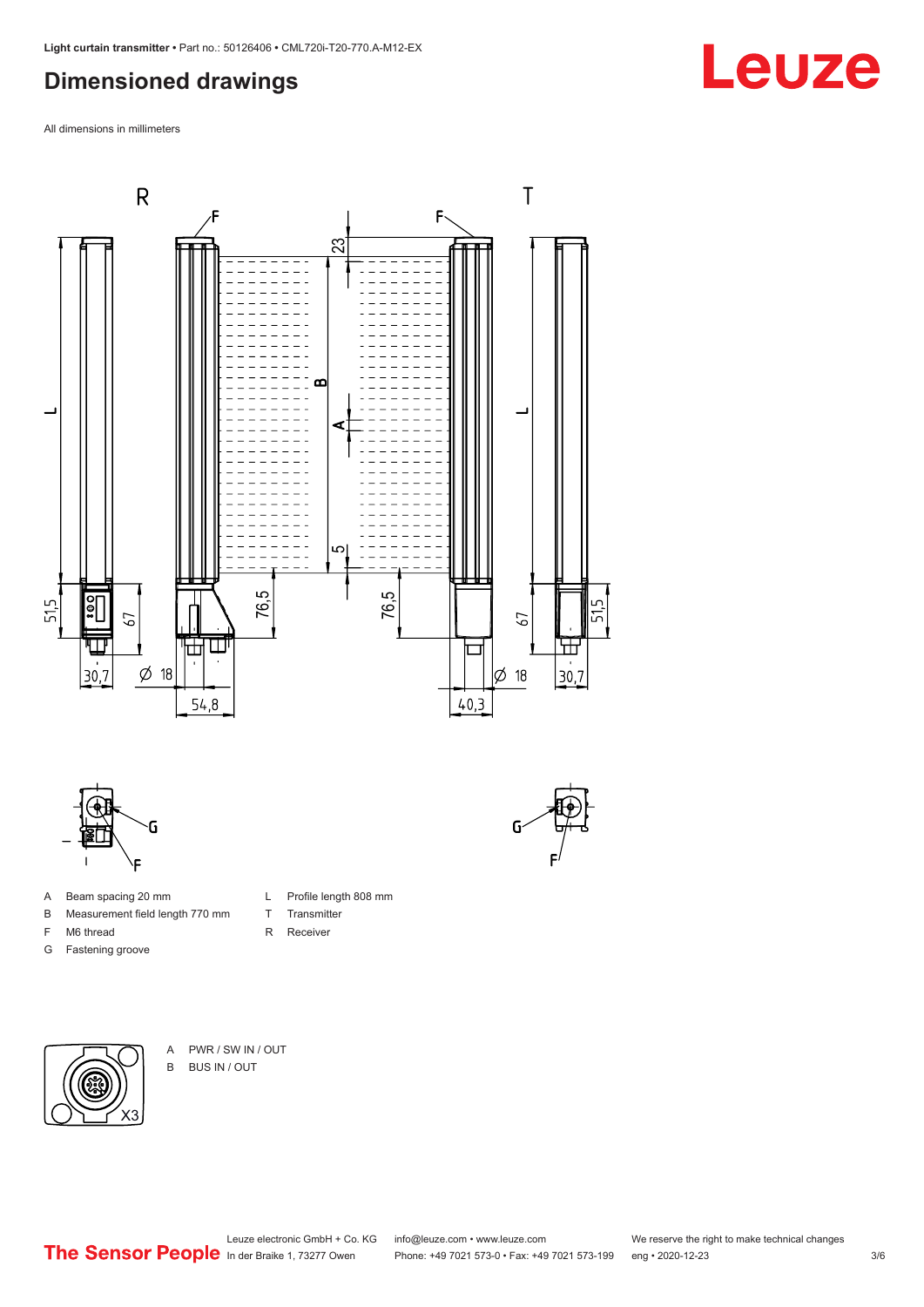### <span id="page-3-0"></span>**Electrical connection**

# Leuze

2

4

1

5

#### **Connection 1**

| <b>Function</b>           | Connection to receiver |
|---------------------------|------------------------|
|                           | Sync-input             |
|                           | Voltage supply         |
| <b>Type of connection</b> | Connector              |
| <b>Thread size</b>        | M12                    |
| <b>Type</b>               | Male                   |
| <b>Material</b>           | Metal                  |
| No. of pins               | $5$ -pin               |
| Encoding                  | A-coded                |

#### **Pin Pin assignment**

|                | <b>FE/SHIELD</b> |  |
|----------------|------------------|--|
| $\overline{2}$ | $V +$            |  |
| 3              | <b>GND</b>       |  |
| $\overline{4}$ | RS 485 Tx+       |  |
|                | RS 485 Tx-       |  |

### **Operation and display**

| <b>LED</b> | Display                                      | <b>Meaning</b>                                           |
|------------|----------------------------------------------|----------------------------------------------------------|
|            | Green, continuous light                      | Continuous mode                                          |
|            | Off                                          | No communication with the receiver / waiting for trigger |
|            | green, flashing in sync with the measurement | Measurement frequency display                            |

#### **Suitable receivers**

| Part no. | <b>Designation</b>              | <b>Article</b>         | <b>Description</b>                                                                                    |
|----------|---------------------------------|------------------------|-------------------------------------------------------------------------------------------------------|
| 50126375 | CML720i-R20-770.A/<br>CN-M12-EX | Light curtain receiver | Operating range: 0.3  7 m<br>Interface: CANopen, IO-Link<br>Connection: Connector, M12, Axial, 8 -pin |

#### **Part number code**

Part designation: **CML7XXi-YZZ-AAAA.BCCCDDD-EEEFFF**

| <b>Operating principle</b><br>Measuring light curtain                              |
|------------------------------------------------------------------------------------|
| <b>Series</b><br>720i: 720i series<br>730i: 730i series                            |
| Device type<br>T: transmitter<br>R: receiver                                       |
| <b>Beam spacing</b><br>$05:5$ mm<br>$10:10 \, \text{mm}$<br>$20:20$ mm<br>40:40 mm |
| Measurement field length [mm], dependent on beam spacing                           |
| Equipment<br>A: connector outlet, axial<br>R: rear connector outlet                |
|                                                                                    |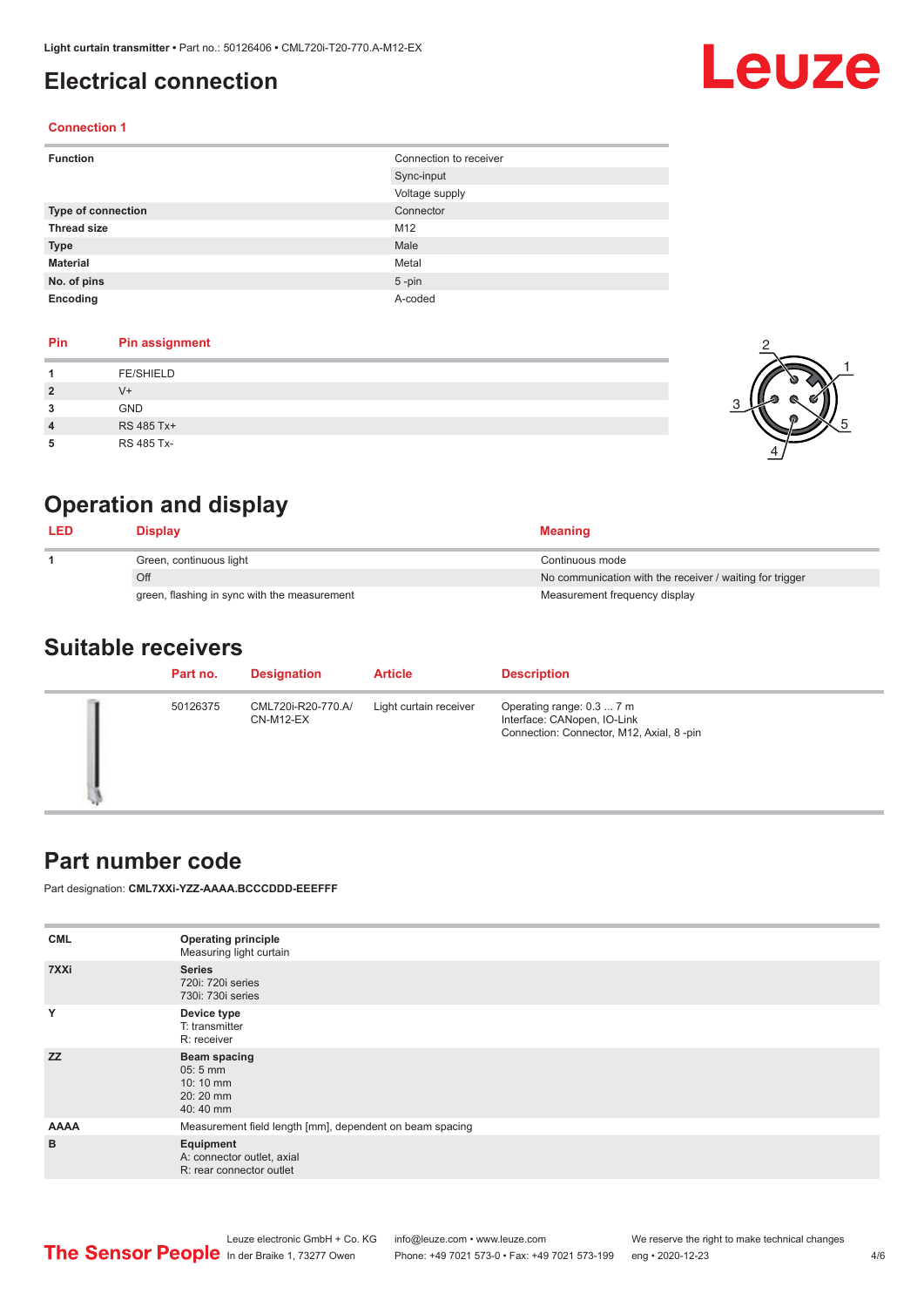#### <span id="page-4-0"></span>**Part number code**



| $_{\rm ccc}$ | Interface<br>L: IO-Link<br>/CN: CANopen<br>/PB: PROFIBUS<br>/PN: PROFINET<br>/CV: Analog current and voltage output<br>/D3: RS 485 Modbus |
|--------------|-------------------------------------------------------------------------------------------------------------------------------------------|
| <b>DDD</b>   | <b>Special equipment</b><br>-PS: Power Setting                                                                                            |
| EEE          | <b>Electrical connection</b><br>M12: M12 connector                                                                                        |
| FFF          | -EX: Explosion protection                                                                                                                 |
| <b>Note</b>  |                                                                                                                                           |
| $\bullet$    | $\&$ A list with all available device types can be found on the Leuze website at www.leuze.com.                                           |

#### **Notes**

| Observe intended use!                                                                                                                                                                                                      |
|----------------------------------------------------------------------------------------------------------------------------------------------------------------------------------------------------------------------------|
| $\%$ This product is not a safety sensor and is not intended as personnel protection.<br>§ The product may only be put into operation by competent persons.<br>§ Only use the product in accordance with its intended use. |

#### **For UL applications:**

ª For UL applications, use is only permitted in Class 2 circuits in accordance with the NEC (National Electric Code).

ª These proximity switches shall be used with UL Listed Cable assemblies rated 30V, 0.5A min, in the field installation, or equivalent (categories: CYJV/ CYJV7 or PVVA/PVVA7)

#### **Accessories**

#### Connection technology - Interconnection cables

|   |                        | Part no. | <b>Designation</b>              | <b>Article</b>        | <b>Description</b>                                                                                                                                                                                                                                    |
|---|------------------------|----------|---------------------------------|-----------------------|-------------------------------------------------------------------------------------------------------------------------------------------------------------------------------------------------------------------------------------------------------|
| ₿ | (.<br><b>From</b><br>œ | 50129781 | KDS DN-M12-5A-<br>M12-5A-P3-050 | Interconnection cable | Suitable for interface: IO-Link, DeviceNet, CANopen<br>Connection 1: Connector, M12, Axial, Female, A-coded, 5-pin<br>Connection 2: Connector, M12, Axial, Male, A-coded, 5-pin<br>Shielded: Yes<br>Cable length: 5,000 mm<br>Sheathing material: PUR |